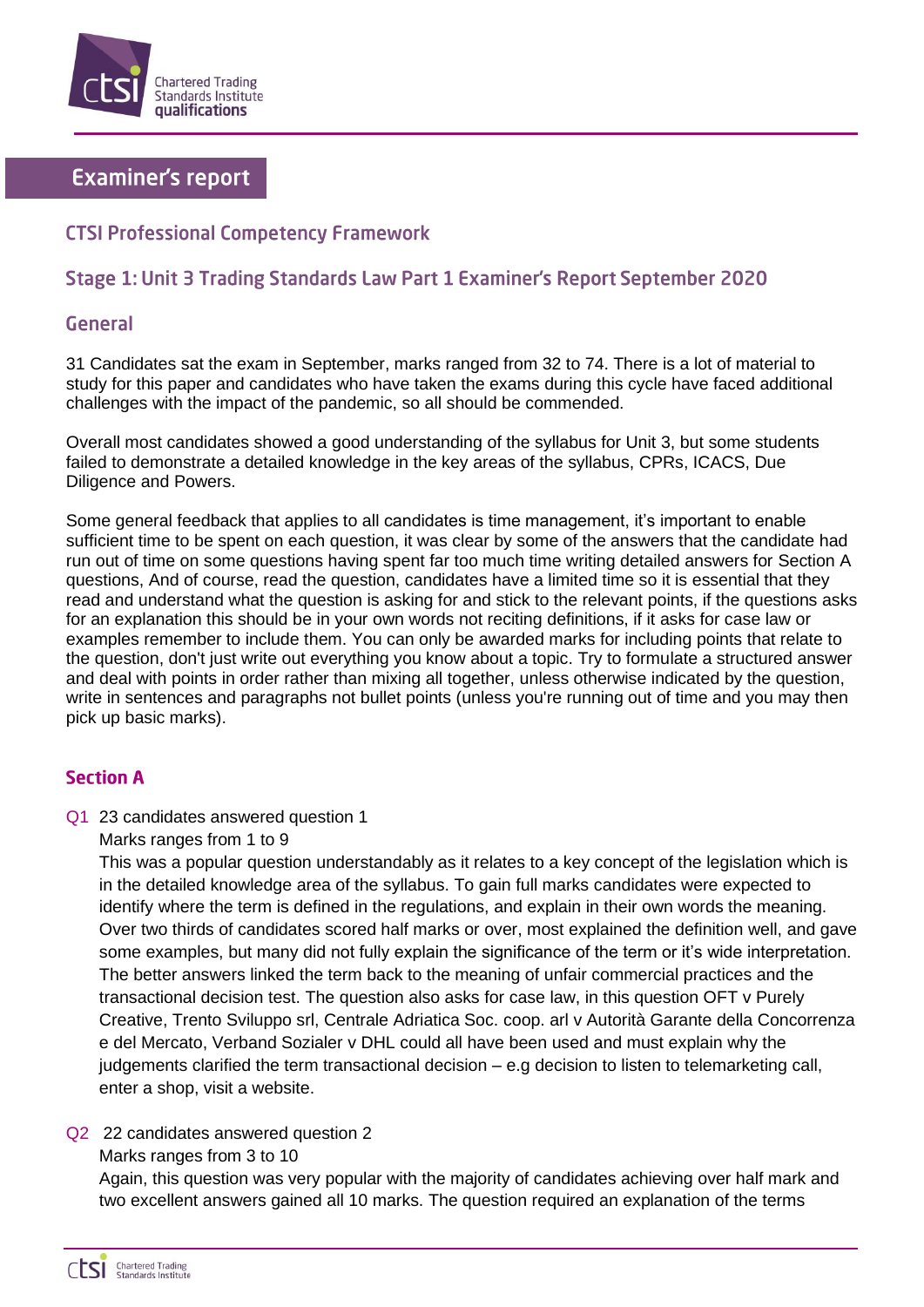selling price and unit price, and also details of how prices must be provided. Candidates showed a good understanding of the terms selling price and unit price and the majority of answers picked up all of these marks, the weaker answers failed to provide some of the basics of displaying prices e.g in GBP, consumers shouldn't have to seek assistance etc. Some candidates also gained marks for including some of the exemptions.

#### Q3 14 Candidates answered question 3

Marks ranged from 3 to 10

Almost half of the candidates attempted this question and those who did, the majority achieved over half marks. This question requires a basic knowledge of the Regulation of Investigatory Powers Act (or RIPSA for Scottish candidates), as well as an understanding of why the safeguards exist – Human Rights infringements, and the requirements for authorisation and judicial approval. The majority of candidates identified the correct legislation and gave a good explanation of the types of surveillance, how many failed to mention human rights or the process for justification and approval. The better candidates gave examples of where trading standards may want to use surveillance powers.

#### Q4 6 candidates answered question 4

Marks ranged from 4 to 7

This question was only answered by a handful of candidates, which is surprising as it relates to a key area of the syllabus – due diligence, rather than requiring anything more than a basic awareness of age restricted sales legislation. Most candidates who attempted this question made this connection, but some of the poorer answers focussed more on the age restricted sales element.

The question required candidates to explain the due diligence defence and why a business would need to put steps in place, and some discussion around specific difficulties when selling online how this is different to face to face sales. Marks were available for including reference to practices that might leave a retailer open to non-compliances, and some suggestions as to practical steps such as online ID verification, procedures for deliveries etc., there were some excellent suggestions here. Some of the weaker answers failed to mention the due diligence aspect as well as the precautions, such as checks on the system in place.

Q5 25 candidates answered question 5

Marks ranged from 2 to 10

This was again a popular question, with a wide range of marks achieved. As well as explaining the specific types of contracts that the regulations apply to – distance, off-premises and on-premises, marks were also available for identifying that they are b2c contracts, and sales contracts/service contracts. Most candidates that attempted this question gained reasonable marks, with one being awarded full marks. The better answers gave good explanations of the types of contracts, and gave examples to illustrate these, whereas some of these were missed by other candidates, particularly in relation to the four types of off-premises contracts.

#### Q6 This question was answered by 3 candidates

#### Marks ranged from 3 to 8

Only a few candidates attempted this question, but again there was a wide range of marks. Candidates were expected to explain what comparative advertising means in their own words, with marks available for type of adverts and examples.

The second element to this question was to look at the conditions when comparative advertising is permitted as per Reg 4 with marks for mentioning each one of the conditions. The weaker answers failed to give an accurate description of what the terms means and examples to illustrate this. Marks were also lost for not recalling some of the conditions.

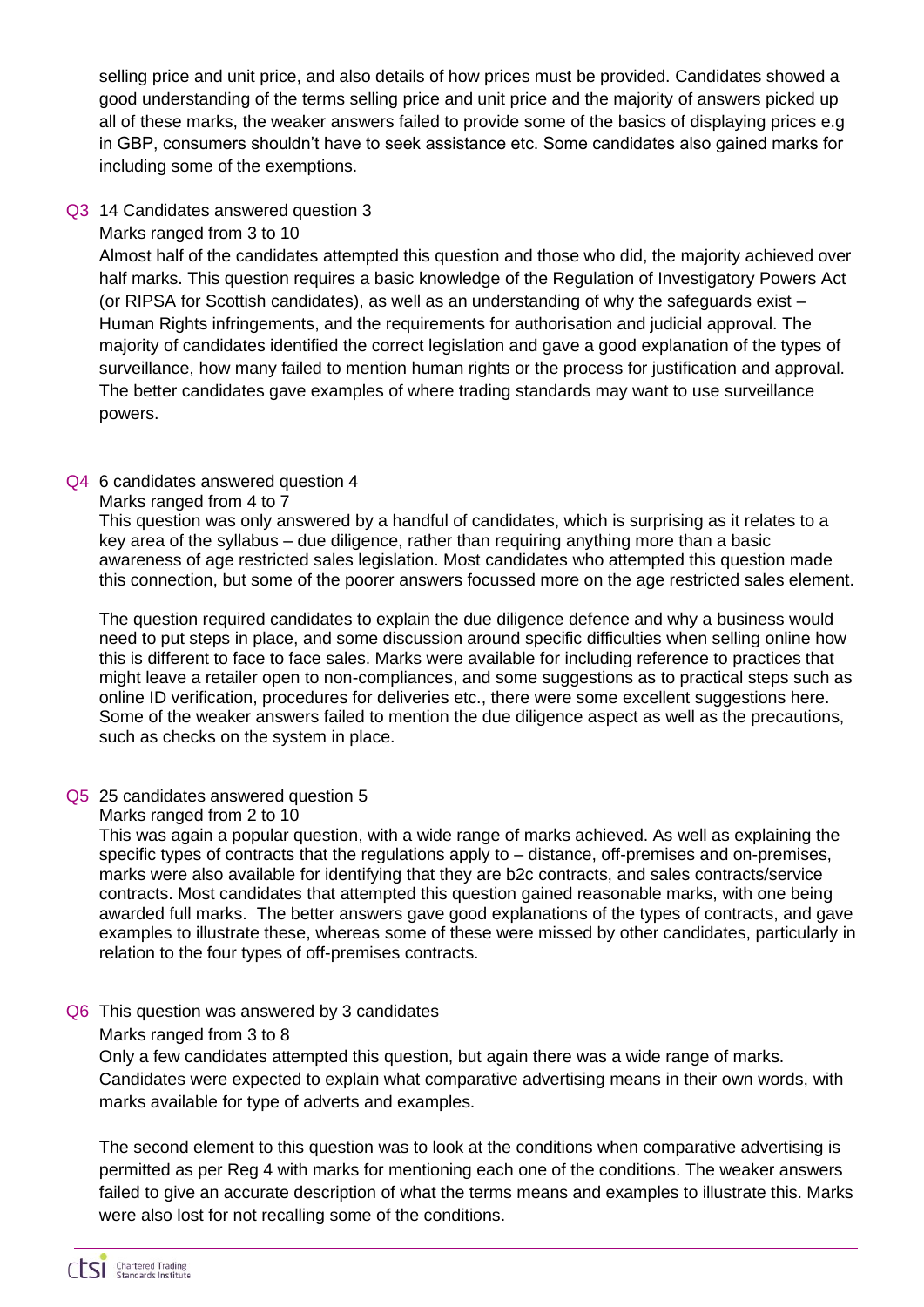## **Section B**

#### Q7 Question 7 was attempted by 27 candidates Marks ranged from 10 to 30

This question was a typical used car scenario question, and was a popular choice for candidates. There were 3 parts to the question, first applying the Consumer Protection from Unfair Trading Regulations 2008 and identifying possible offences.

The methodical approach is best with these types of questions, so those candidates who went through the advert and then the telephone call in turn and identified all of the issues e.g. using a personal Facebook profile/one careful owner, the descriptions and mileage, the price and how these could be misleading actions or omissions.

In the telephone call the statement about having lots of enquiries should also have generated some discussion. There was a max of 10 marks for this part of the question, but there were plenty of issues to cover.

The second part of the question related to evidence gathering, candidates were asked to identify the evidence needed and how they would obtain it using their powers. A total of 15 marks available and again plenty of opportunity to discuss various aspects – how we would evidence the content of the social media advert, subscriber checks, RIPA/RIPSA/IPA.

Again those candidates who approached it methodically and covered the evidence required to prove the elements of the offences they had identified in the first part of the question achieved better marks.

Some candidates omitted to include basics like statement gathering, expert witnesses, DVLA. The final part of the question asked candidates to consider use of the Enterprise Act in this case and the process for doing so. This only required an overview of why TS can use the Enterprise Act i.e domestic/Sch 13 (community) infringements, harm to collective interests of consumers and the aim is to stop the practice, and what the process would be i.e. consultation to enforcement order.

Q8 Question 8 was attempted by 5 candidates Marks ranged from 9 to 19

This question was only attempted by a handful of students and even the highest mark was just over half of the available marks. This question was intended to get candidates to consider the application of the CPRs and BPRs to the estate agents in terms of descriptions and property particulars, and the precautions that could be implemented for the business to be able to rely on the due diligence defence.

Although most candidates did include some references to descriptions and the application of these particular pieces of legislation (which are core parts of the syllabus), some candidates included other requirements such as EPCs, Estate Agents Act etc. where there were limited marks available for these areas. Most candidates failed to include reference to the BPRs, and did not give sufficient discussion of the due diligence defence generally and the practical steps that might be appropriate.

Q9 Question 9 was attempted by 11 candidates Marks ranged from 14 to 29